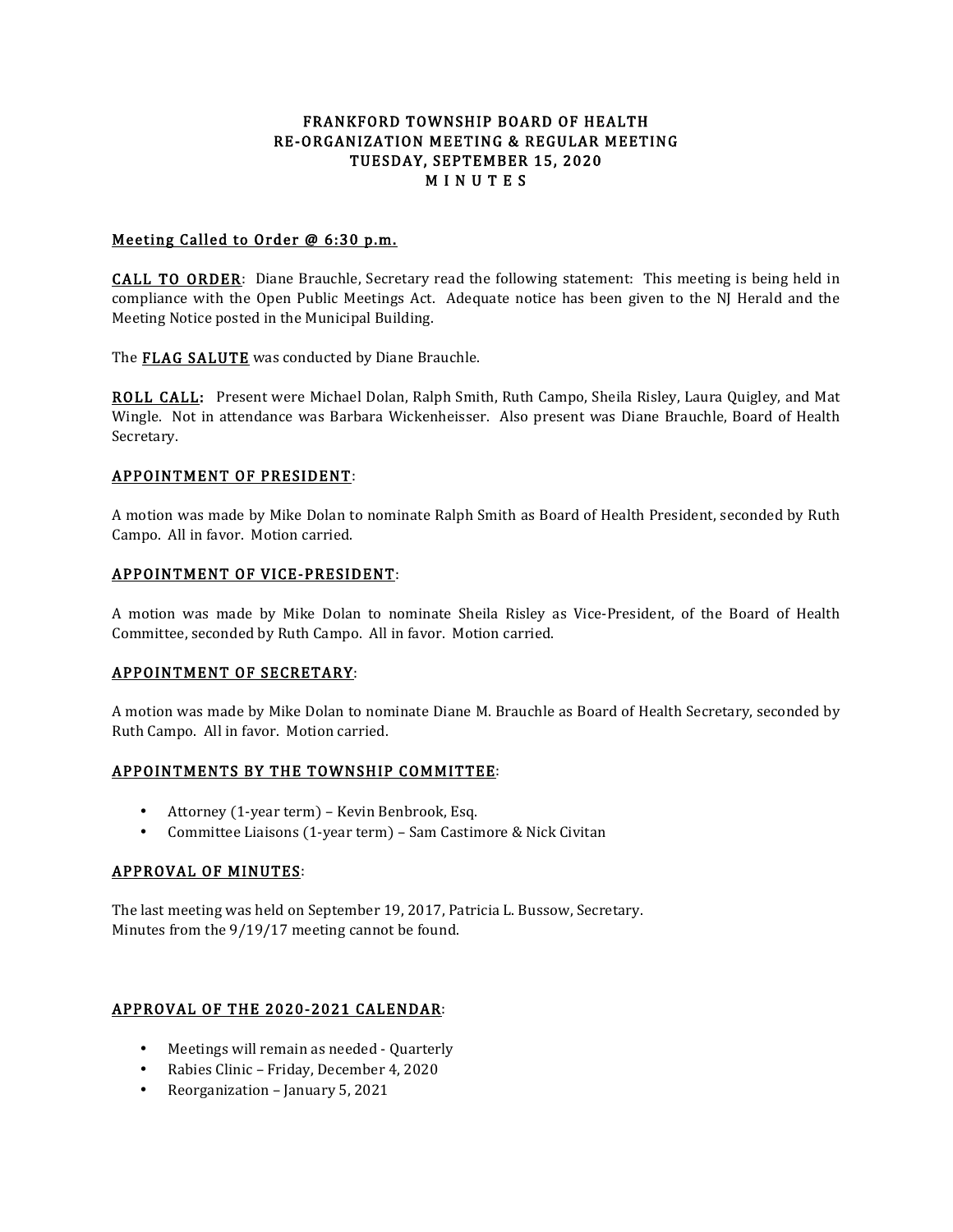A motion was made by Mike Dolan to approve the 2020-2021 Calendar of the Board of Health Committee, seconded by Ruth Campo. All in favor. Motion carried.

## REGULAR MEETING

## VARIANCES:

• CERU, ROBERT & CLAIRE 164 Culver View Lane, Block 109, Lot 46 Sewage Disposal System Setbacks

Certificate of Compliance was obtained.

### NEW BUSINESS:

- BOH vs. TOWNSHIP CODE Discrepancies Will work on these with attorney Benbrook, Esq.
- Rabies Clinic to be held Friday, December 4, 2020
- Normanach Water Quality Ralph Smith discussed with Committee the results of recent water testing.
- Nomination of Danae Dotz to Board of Health Committee. A motion was made by Mat Wingle to nominate Danae Dotz to the Board of Health Committee, seconded by Sheila Risley. All in favor. Motion carried.

# SUSSEX COUNTY HEALTH UPDATE: Joseph A. Farinella, Inspector

• COVID-19 – All updates given via e-mail

Ralph Smith asked to have Jim McDonald of the County Health Department to attend next meeting to discuss COVID procedure for the Schools.

### FINANCIAL REPORTS:

| Deposits - 2020 |           |
|-----------------|-----------|
| January         | \$2865.00 |
| February        | \$3430.00 |
| March           | \$1635.00 |
| April           | \$720.00  |
| May             | \$1095.00 |
| June            | \$880.00  |
| July            | \$1080.00 |
| August          | \$990.00  |

# LAND USE BOARD – RESOLUTIONS

- Sussex County Farm and Horse Show 2020 List of Events
- Cammarato, David & Paula Minor Subdivision & "C" Variance Block 35, Lots 5 and 6 and 6 – 69 Haggerty Road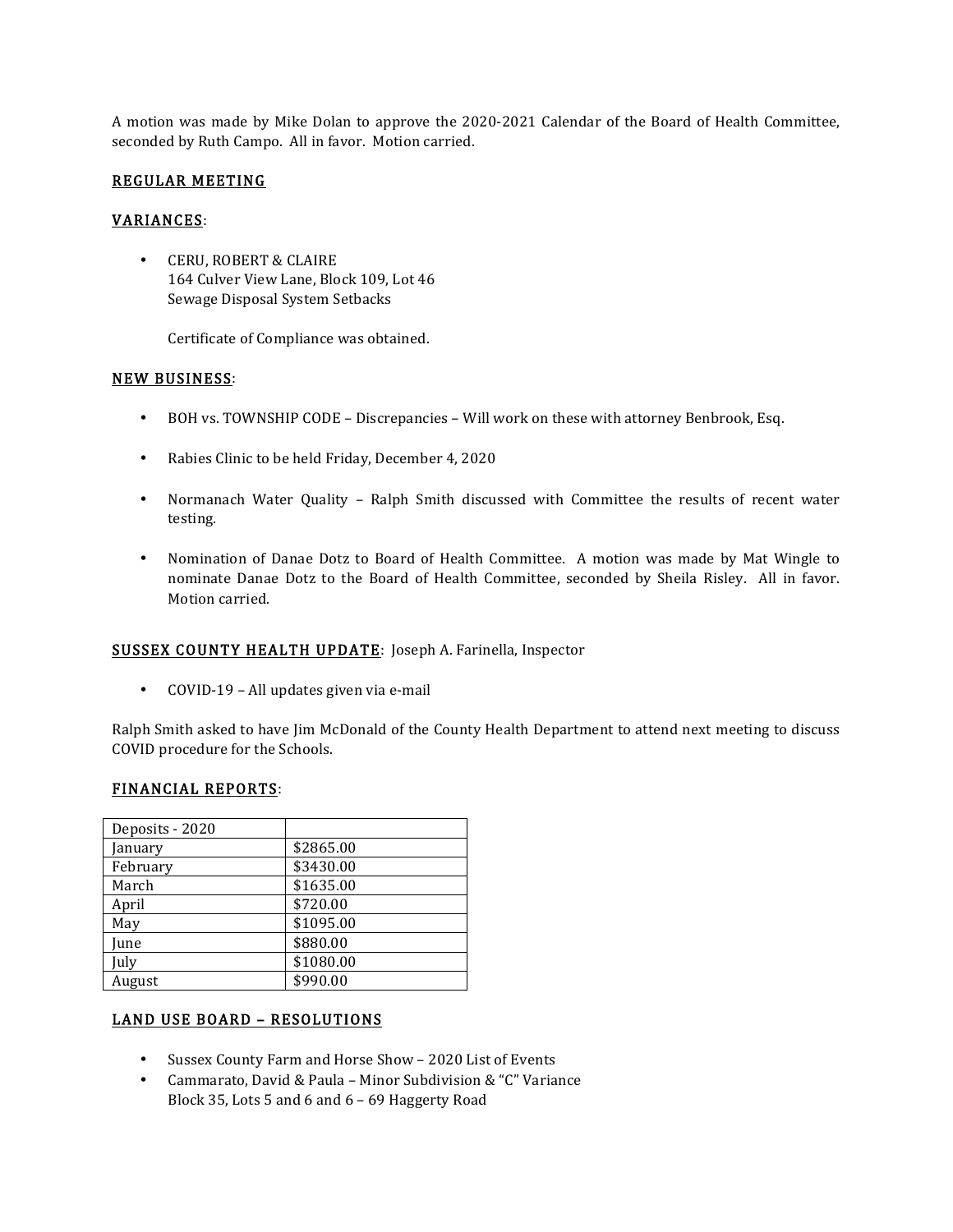- Ansbach, Charles & Harriette and James & Lana G. Ayers Minor Subdivision – Block 42, Lots 15, 14.05, 14.20 and 14.28
- Crowell, Patricia & Larry "C" Variance Block 131, Lot 5 30 Upper North Shore Road
- Alden, Howard & Marion "C" & "D" Variance 1 Year Extension Block 109, Lot 42
- Baldwin, Donald & Paula "C" & "D" Variance Block 105, Lot 1

Reviewed by Board of Health Committee as submitted by the Land Use Board.

# LAND USE BOARD MINUTES:

- January 8, 2020 Re-Organization & Regular Meeting
- January 22, 2020 Regular Meeting
- May 27, 2020 Regular Meeting Via Go To Meeting
- June 24, 2020 Regular Via Go To Meeting

Reviewed by Board of Health Committee as submitted by the Land Use Board.

## CORRESPONDENCE:

Resignation Letter – Barbara Wickenheisser

The Board of Health Committee accepted the resignation letter of Barbara Wickenheisser with regret. Committee to send appreciation letter.

Re: Edgemont Campground

- Zoning Officer Frankford Township 6/2/20
- Memo Zoning Officer Frankford Township 6/22/20
- Anita Dematteo, Sussex County, Principal REHS, Public Health  $7/2/20$
- Board of Health Frankford Township 7/2/20
- Anita Dematteo, Sussex County, Principal REHS, Public Health 7/2/20
- Update Ann Bell, Zoning Officer September 2020 County Board of Health has issued violations

Discussion with the Committee regarding violations at the Campground. Committee asked to have Zoning Officer and Sussex County Board of Health Officer at the next Board Meeting to address these issues.

### PUBLIC COMMENT:

A motion was made by Ralph Smith to open to public comment, seconded by Mike Dolan. All in favor. Motion carried.

None.

A motion was made by Ralph Smith to close from public comment, seconded by Mike Dolan. All in favor. Motion carried.

### ADJOURNMENT:

A motion was made by Mike Dolan to adjourn, seconded by Ralph Smith. All in favor. Motion carried.